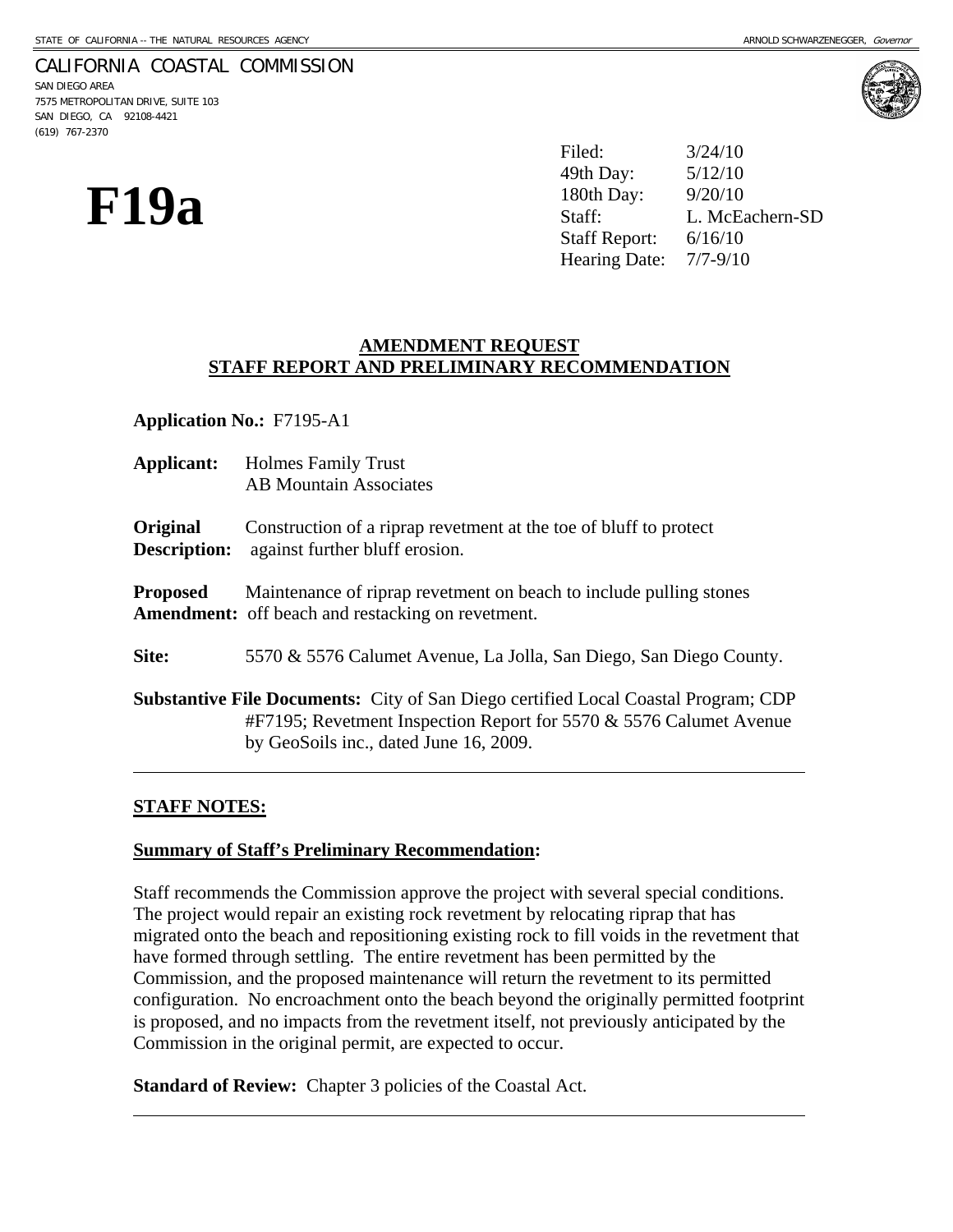## **I. PRELIMINARY STAFF RECOMMENDATION:**

The staff recommends the Commission adopt the following resolution:

## **MOTION:** *I move that the Commission approve the proposed amendment to Coastal Development Permit No. F7195 pursuant to the staff recommendation.*

# **STAFF RECOMMENDATION OF APPROVAL:**

Staff recommends a **YES** vote. Passage of this motion will result in approval of the amendment as conditioned and adoption of the following resolution and findings. The motion passes only by affirmative vote of a majority of the Commissioners present.

# **RESOLUTION TO APPROVE A PERMIT AMENDMENT:**

The Commission hereby approves the coastal development permit amendment on the ground that the development as amended and subject to conditions, will be in conformity with the policies of Chapter 3 of the Coastal Act. Approval of the permit amendment complies with the California Environmental Quality Act because either 1) feasible mitigation measures and/or alternatives have been incorporated to substantially lessen any significant adverse effects of the amended development on the environment, or 2) there are no feasible mitigation measures or alternatives that would substantially lessen any significant adverse impacts of the amended development on the environment.

## **II. Special Conditions.**

The permit is subject to the following conditions:

 **1. Final Plans/Timing of Construction. PRIOR TO ISSUANCE OF THE COASTAL DEVELOPMENT PERMIT**, the applicant shall submit final construction and staging plans to the Executive Director for review and written approval. The final plans shall indicate that:

- a) No new or additional riprap stones shall be added to the revetment. Only existing stones that have been displaced may be retrieved and pulled back and placed on the revetment.
- b) No overnight storage of equipment or materials shall occur on the public beach or public parking spaces.
- c) Access corridors and staging areas shall be identified and shall be located in the manner that has the least impact on public access via the maintenance of existing public parking areas and traffic flow on coastal access routes.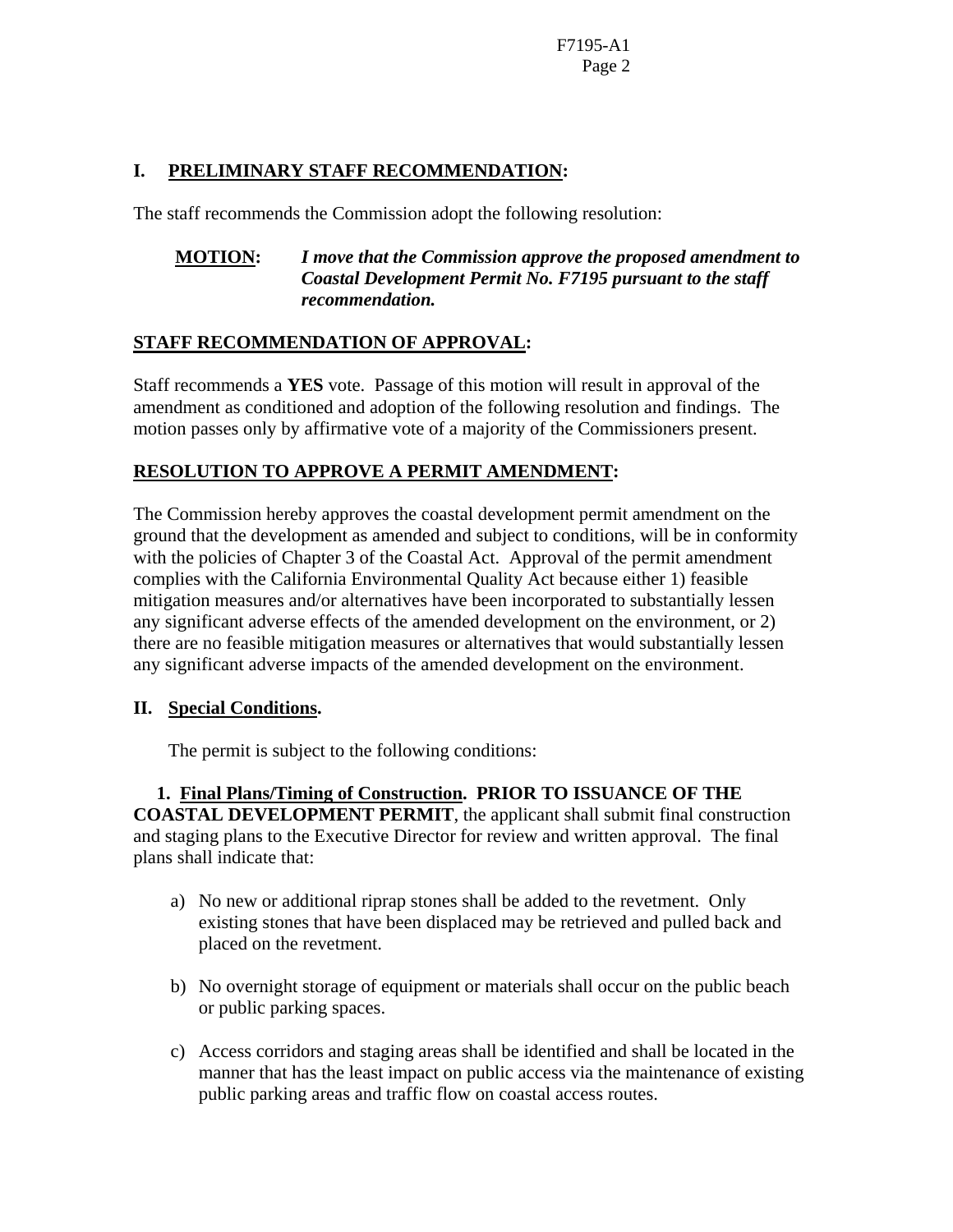- d) No work shall occur on the public beach between Memorial Day weekend and Labor Day of any year.
- e) The staging area shall be removed and/or restored following completion of the development.

The applicant shall undertake development in accordance with the approved plans. Any proposed changes to the approved plans shall be reported to the Executive Director. No changes to the plans shall occur without a Coastal Commission approved amendment to this coastal development permit unless the Executive Director determines that no amendment is legally required.

 **2. As Built Plans.** Within 60 days of completion of the project, the applicant shall submit as-built plans for the approved revetment repairs and submit certification by a registered civil engineer, acceptable to the Executive Director, verifying the revetment has been repaired in conformance with the approved plans for the project. The plans shall identify permanent benchmarks from fixed reference point(s) from which the elevation and seaward limit of the revetment can be referenced for measurements in the future.

 **3. Long-Term Monitoring Program. PRIOR TO THE ISSUANCE OF THE COASTAL DEVELOPMENT PERMIT**, the applicant shall submit for review and written approval of the Executive Director, a long-term monitoring plan for the existing shoreline protection. The purpose of the plan is to monitor and identify damage or changes to the revetment such that repair and maintenance is completed in a timely manner to avoid further encroachment of the revetment on the beach. The monitoring plan shall incorporate, but not be limited to, the following:

- a. An evaluation of the current condition and performance of the revetment, addressing any migration or movement of rock which may have occurred on the site and any significant weathering or damage to the revetment that may adversely impact its future performance.
- b. Measurements taken from the benchmarks established in the survey as required in Special Condition #2 of CDP #F7195-A1 to determine settling or seaward movement of the revetment. Changes in the beach profile fronting the site shall be noted and the potential impact of these changes on the effectiveness of the revetment evaluated.
- c. Recommendations on any necessary maintenance needs, changes or modifications to the revetment to assure its continued function and to assure no encroachment beyond the permitted toe.
- d. An agreement that the permittee shall apply for a coastal development permit within 90 days of submission of the report for any necessary maintenance, repair, changes or modifications to the project recommended by the report that require a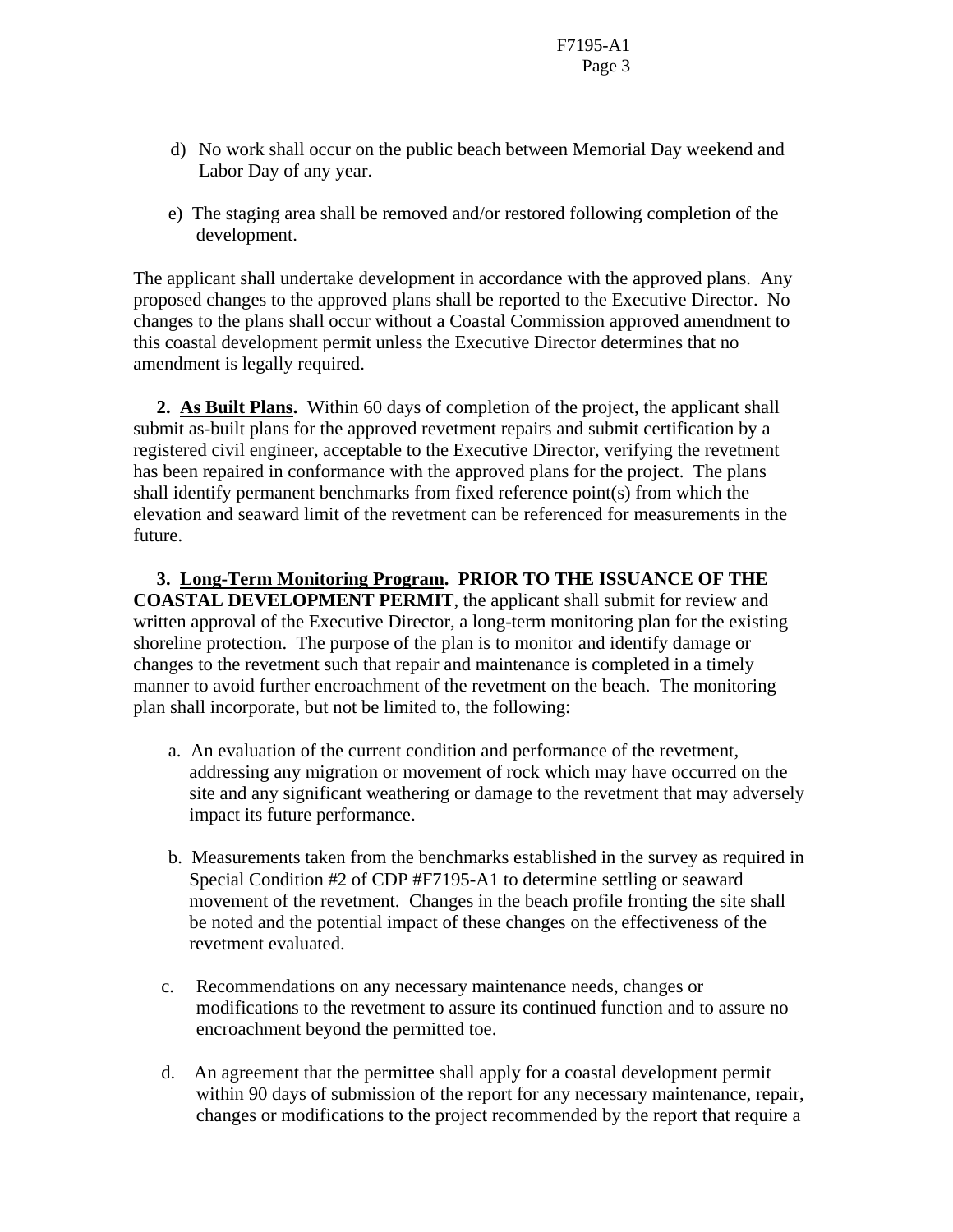coastal development permit and implement the repairs, changes, etc. approved in any such permit.

The above-cited monitoring information shall be summarized in a report prepared by a licensed engineer familiar with shoreline processes and submitted to the Executive Director for review and written approval. The report shall be submitted to the Executive Director yearly after each winter storm season but prior to the 1st of May, starting with May 1, 2011. Monitoring shall continue throughout the life of the revetment or until the revetment is removed or replaced under a separate coastal development permit.

The applicant shall undertake development in accordance with the approved monitoring program. Any proposed changes to the approved program shall be reported to the Executive Director. No changes to the program shall occur without a Coastal Commission approved amendment to this coastal development permit unless the Executive Director determines that no amendment is legally required.

 **4. Future Maintenance.** The applicant shall maintain the existing revetment in its approved state. Any change in the design of the revetment or future additions/reinforcement of the revetment beyond exempt maintenance as defined in Section 13252 of Title 14 of the California Code of Regulations to restore the structure to its original condition will require a coastal development permit. **However, in all cases, if after inspection, it is apparent that repair and maintenance is necessary, the applicant shall contact the Executive Director to determine whether a coastal development permit or an amendment to this permit is legally required, and, if required, shall subsequently apply for a coastal development permit or permit amendment for the required maintenance.**

 **5. Project Modifications.** Only that work specifically described in this permit is authorized. Any additional work requires separate authorization from the Commission or Executive Director, if appropriate. **If, during construction, site conditions warrant changes to the project, the San Diego District office of the Coastal Commission shall be contacted immediately and before any changes are made to the project in the field.** No changes to the project shall occur without an amendment to this coastal development permit unless the Executive Director determines that no amendment is legally required.

 **6. No Future Seaward Extension of Shoreline Protective Devices.** By acceptance of this Permit, the applicant agrees, on behalf of itself and all successors and assigns, that no future repair or maintenance, enhancement, reinforcement, or any other activity affecting the existing shoreline protective device, shall be undertaken if such activity extends the footprint seaward of the existing device. By acceptance of this Permit, the applicant waives, on behalf of itself and all successors and assigns, any rights to such activity that may exist under Public Resources Code Section 30235.

The applicant shall undertake the development in accordance with the approved plans. Any proposed changes to the approved plans shall be reported to the Executive Director.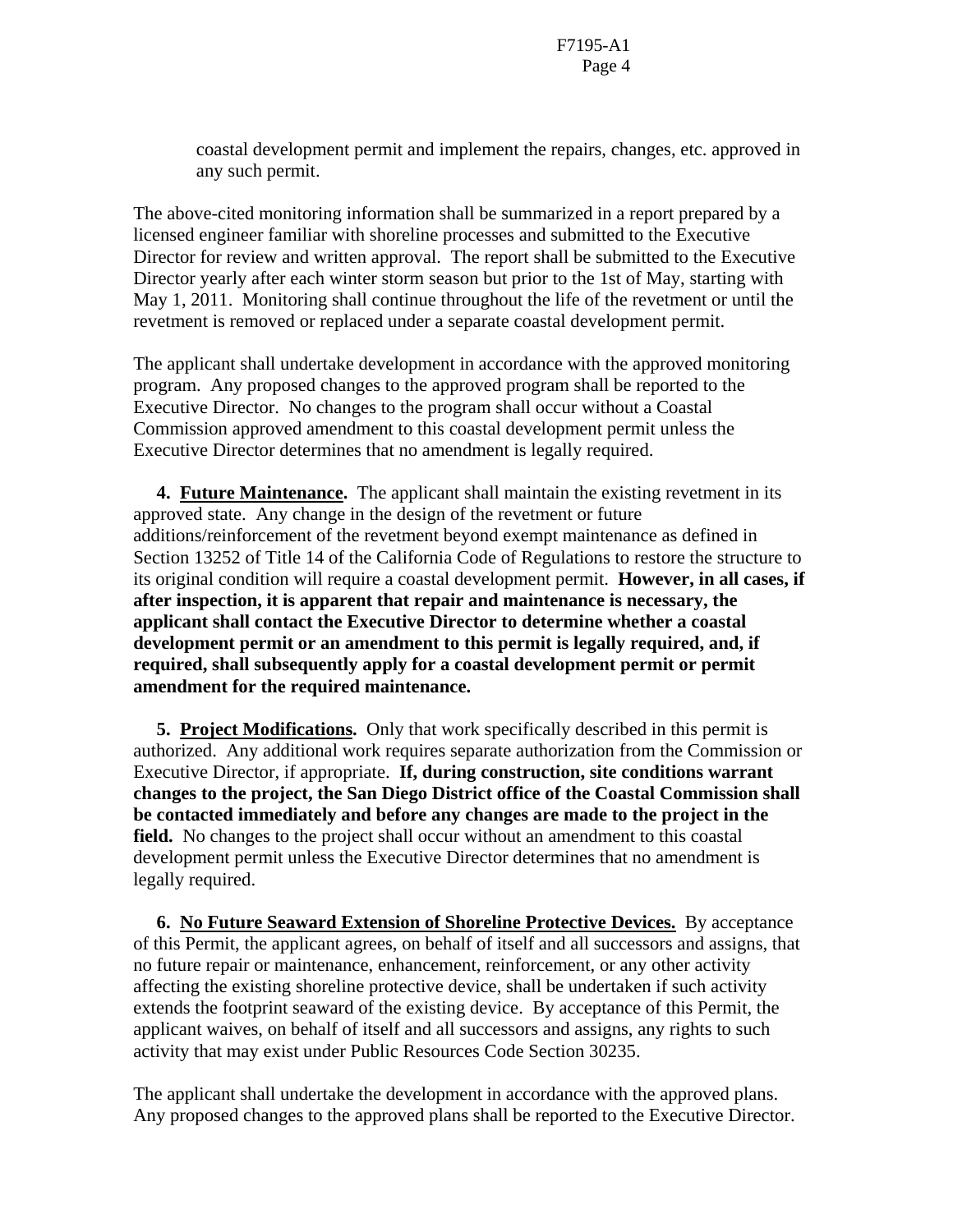No changes to the plans shall occur without a Coastal Commission approved amendment to this coastal development permit unless the Executive Director determines that no amendment is legally required.

 **7. Prior Conditions of Approval.** All special conditions adopted by the Coastal Commission as part of the original permit action, remain in full force and effect.

 **8. Other Permits. PRIOR TO COMMENCEMENT OF CONSTRUCTION,** the applicants shall provide to the Executive Director copies of all other required local, state or federal discretionary permits for the development authorized by CDP #F7195-A1. The applicants shall inform the Executive Director of any changes to the project required by other local, state or federal agencies. Such changes shall not be incorporated into the project until the applicants obtain a Commission amendment to this permit, unless the Executive Director determines that no amendment is legally required.

 **9. Public Rights.** The Coastal Commission's approval of this permit shall not constitute a waiver of any public rights that exist or may exist on the property. The applicants shall not use this permit as evidence of a waiver of any public rights that exist or may exist on the property.

 **10. Assumption of Risk, Waiver of Liability and Indemnity Agreement.** By acceptance of this permit, the applicants acknowledge and agree (i) that the sites may be subject to hazards from erosion and coastal bluff collapse; (ii) to assume the risks to the applicants and the properties that are the subject of this permit of injury and damage from such hazards in connection with this permitted development; (iii) to unconditionally waive any claim of damage or liability against the Commission, its officers, agents, and employees for injury or damage from such hazards; and (iv) to indemnify and hold harmless the Commission, its officers, agents, and employees with respect to the Commission's approval of the project against any and all liability, claims, demands, damages, costs (including costs and fees incurred in defense of such claims), expenses, and amounts paid in settlement arising from any injury or damage due to such hazards.

### **11. Deed Restriction. PRIOR TO ISSUANCE OF THE COASTAL**

**DEVELOPMENT PERMIT**, the applicants shall submit to the Executive Director for review and approval documentation demonstrating that the applicants have executed and recorded against the parcel(s) governed by this permit a deed restriction, in a form and content acceptable to the Executive Director: (1) indicating that, pursuant to this permit, the California Coastal Commission has authorized development on the subject property, subject to terms and conditions that restrict the use and enjoyment of that property; and (2) imposing the Special Conditions of this permit as covenants, conditions and restrictions on the use and enjoyment of the Property. The deed restriction shall include a legal description of the entire parcel or parcels governed by this permit. The deed restriction shall also indicate that, in the event of an extinguishment or termination of the deed restriction for any reason, the terms and conditions of this permit shall continue to restrict the use and enjoyment of the subject property so long as either this permit or the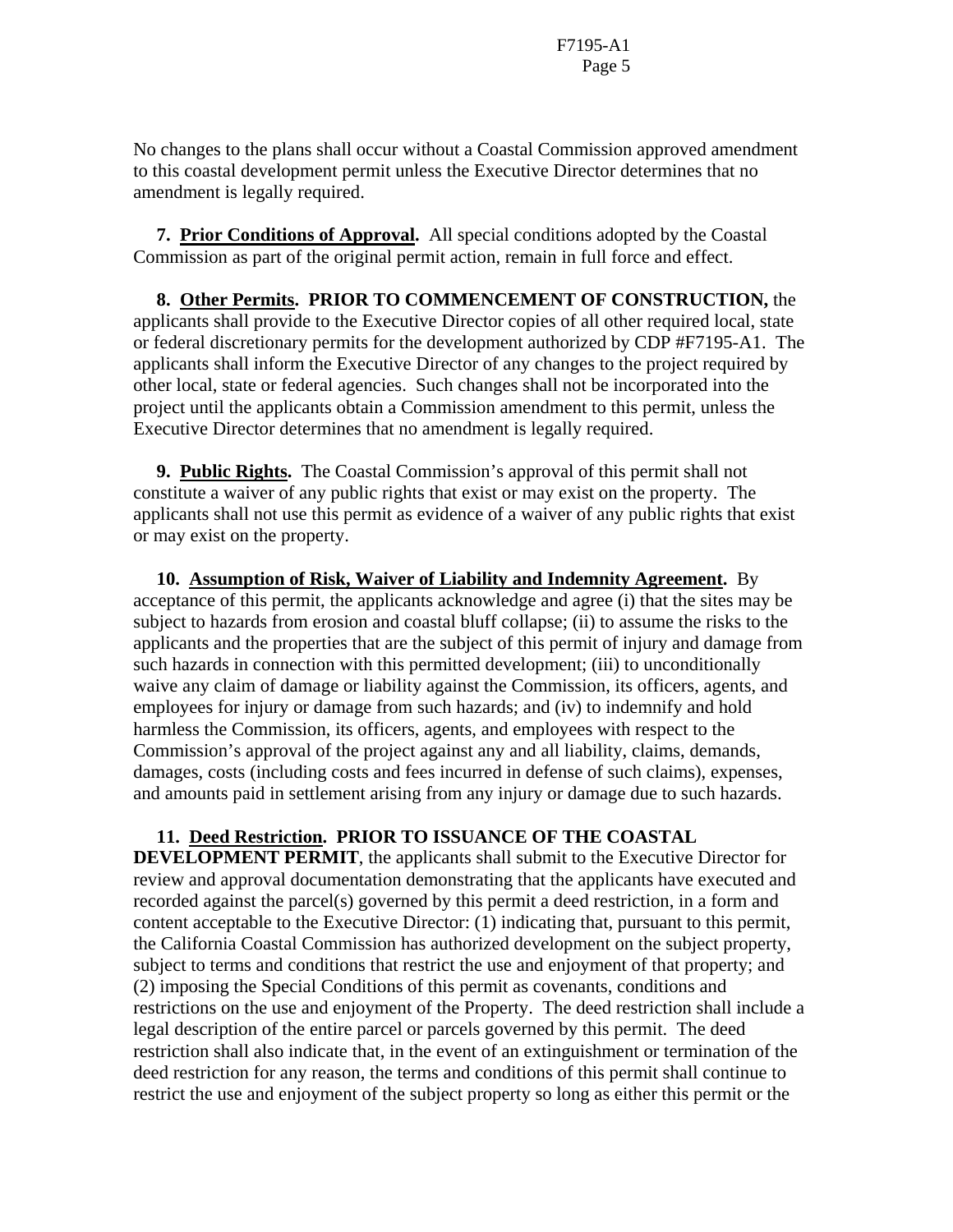development it authorizes, or any part, modification, or amendment thereof, remains in existence on or with respect to the subject property.

## **III. Findings and Declarations.**

The Commission finds and declares as follows:

 **1. Project History/Amendment Description.** The proposed project is to conduct maintenance to an existing riprap revetment located on the beach fronting two blufftop properties. The project will occur on the public beach fronting  $5570 \& 5576$  Calumet Avenue, just south of Forward Street, in the La Jolla community of the City of San Diego. Both of the properties have an existing single-family home on the blufftop.

The existing riprap revetment subject to this review was originally authorized for installation pursuant to an emergency permit issued on April 4, 1978 (ref. Emergency Permit #E0022). Subsequently, the Commission approved the follow-up coastal development permit to permanently authorize the revetment on September 8, 1978 (ref. CDP #F7195). Both the emergency permit and the required follow-up permit included two other properties adjacent to and south of the subject site (5556 and 5564 Calumet Ave.). However, neither of the other two properties has requested maintenance of the revetment fronting their homes. It should be noted that the existing revetment abuts a small vertical seawall on the north end that extends out onto the beach. This seawall was constructed prior to the Coastal Act and, as such, was present when the revetment was originally approved.

While the City of San Diego has a certified LCP and issues coastal development permits for the La Jolla area, the subject project is located within the Commission's area of original jurisdiction. As such, the standard of review is the Chapter 3 policies of the Coastal Act, with the LCP used as guidance.

 **2. Seawall/Shoreline Protective Devices/Geologic Hazards.** Section 30235 of the Coastal Act states, in part:

 Revetments, breakwaters, groins, harbor channels, seawalls, cliff retaining walls, and other such construction that alters natural shoreline processes shall be permitted when required to serve coastal-dependent uses or to protect existing structures or public beaches in danger from erosion, and when designed to eliminate or mitigate adverse impacts on local shoreline sand supply.

In addition, Section 30253 of the Act states, in part:

New development shall do all of the following:

 (a) Minimize risks to life and property in areas of high geologic, flood, and fire hazard.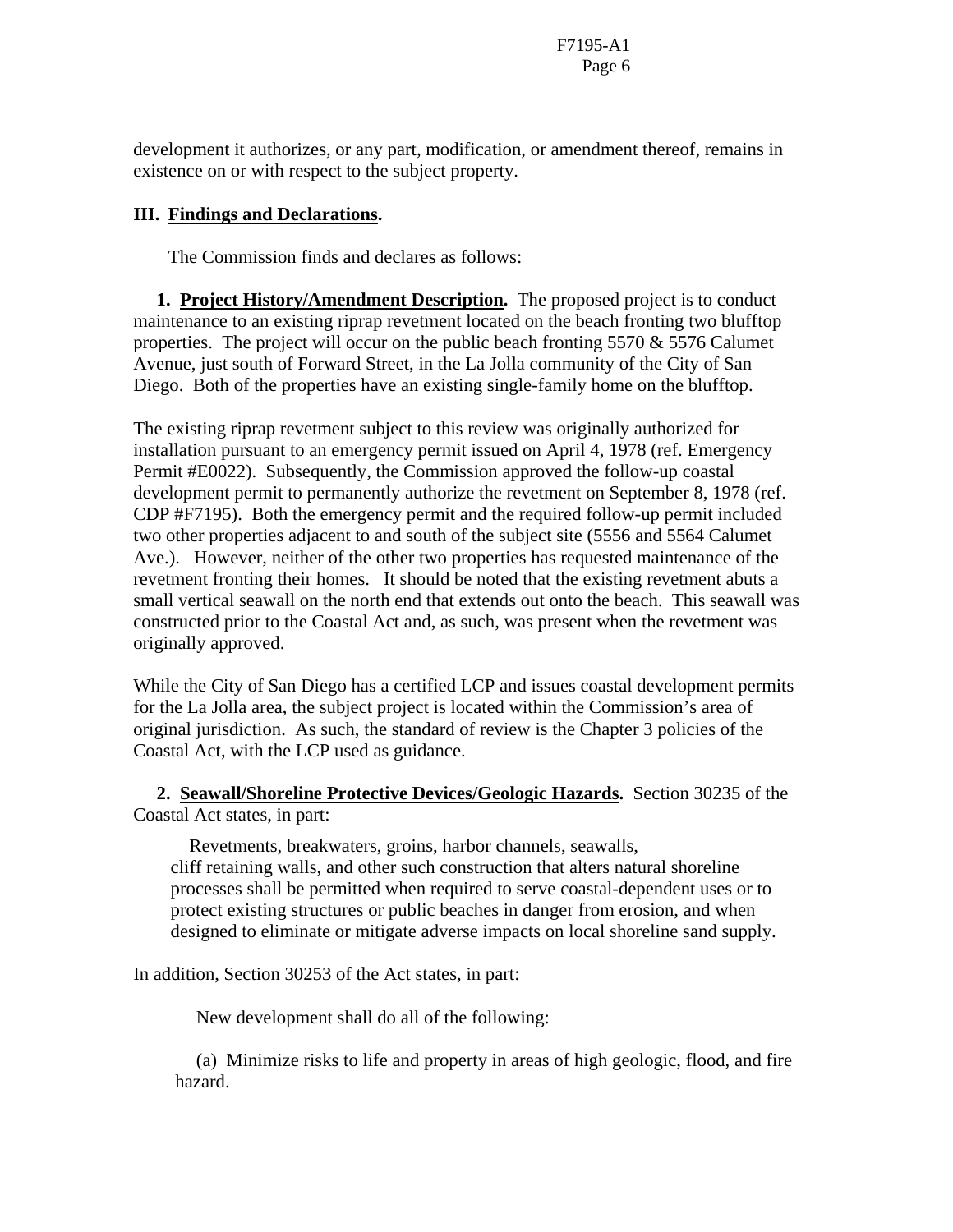(b) Assure stability and structural integrity, and neither create nor contribute significantly to erosion, geologic instability, or destruction of the site or surrounding area or in any way require the construction of protective devices that would substantially alter natural landforms along bluffs and cliffs.

 $[\ldots]$ 

Section 30240 requires that development in areas adjacent to environmentally sensitive habitat and parks and recreation areas shall be sited and designed to prevent impacts which would significantly degrade those areas, and be compatible with the continuance of those habitat and recreation areas.

In reviewing requests for shoreline protection, the Commission must assess both the need to protect private residential development and the potential adverse impacts to public resources associated with construction of shore/bluff protection. A number of adverse impacts to public resources are associated with the construction of shoreline structures. These include loss to the public of the sandy beach area that is displaced by the structure, "permanently" fixing the back of the beach, which leads to the narrowing and eventual disappearance of the beach in front of the structure, sand loss from the beach due to wave reflection and scour, accelerated erosion on adjacent unprotected properties, and the adverse visual impacts associated with construction of a shoreline protective device on the contrasting natural shoreline. As such, the construction of shoreline development raises consistency concerns with a number of Coastal Act policies, including Sections 30210, 30211, 30212, 30235, 30240, 30251, and 30253.

In its review of the original project, the Commission found that the existing homes at this location were in danger from wave erosion and bluff collapse and that shoreline protection was required to protect the existing structures. The purpose of the proposed maintenance is to ensure that the existing revetment continues to protect the existing residential structures on the bluff top from wave erosion. A wave runup report has been submitted by the applicant (ref. GeoSoils Inc. report dated June 16, 2009). The GeoSoils report states that the need for shoreline protection in this area was established in the previously approved coastal development permit and that the need for such protection still exists today. Specifically, the report states:

The existing revetment is in need of maintenance at this time to insure its proper performance and to prevent further oversteepening. While the stone size is generally adequate for protection of the site, most of the stones are not oriented properly. Maintenance should consist of repositioning of stones which are oriented improperly or have become dislodged. Many stones have rolled down the slope. These stones should be collected and placed back onto the face and locked into place….No further seaward encroachment of the structure beyond what was permitted is necessary for the maintenance and proper functioning of the revetment. The revetment, when properly maintained represents the minimum shore protection necessary to protect the property….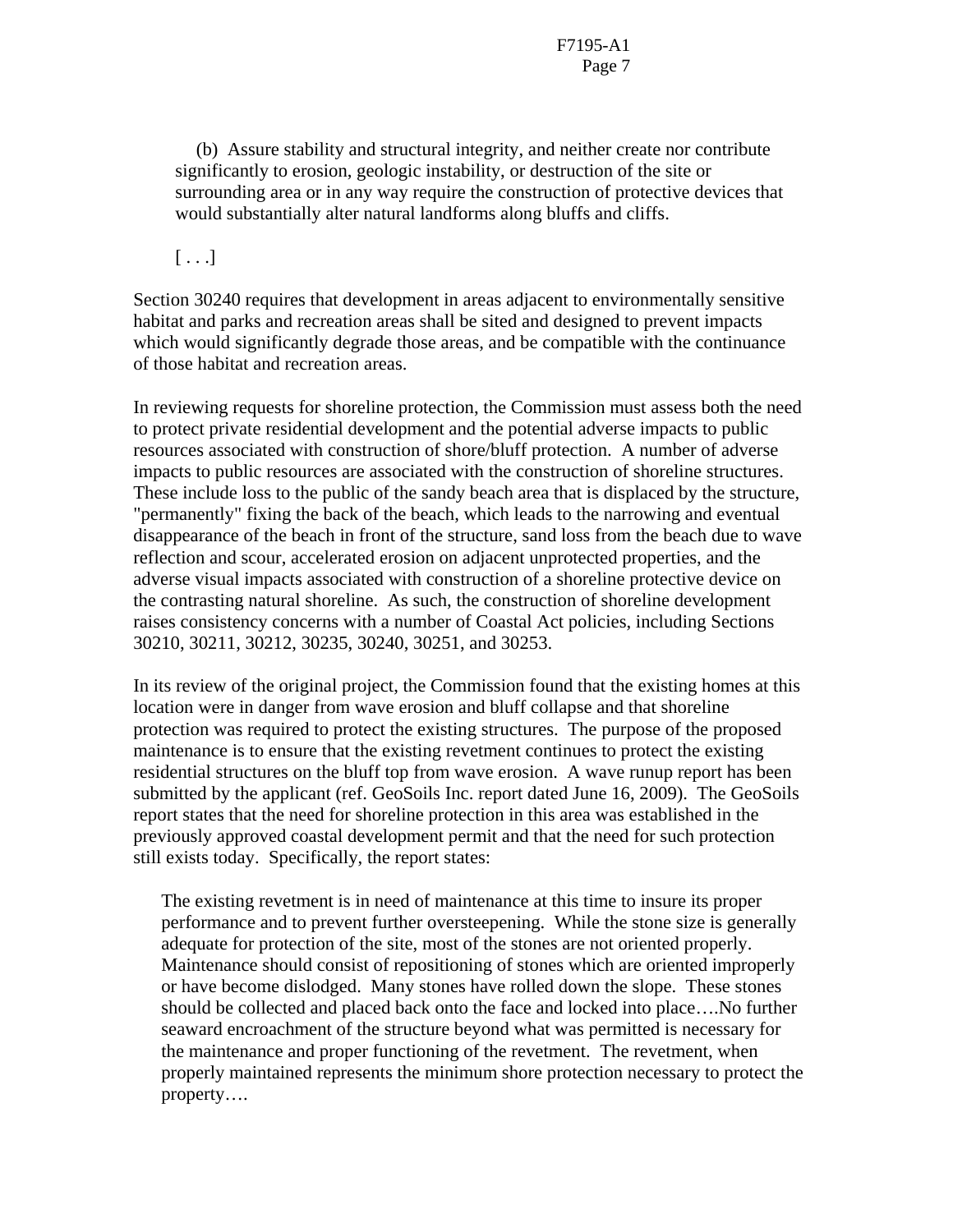The Commission's coastal engineer has reviewed the submitted technical report and has concurred that the existing residential structures on the blufftop are subject to threat and that the proposed repairs are the minimum amount necessary to correct the problem and protect the existing structures.

To assure the proposed shore/bluff protection has been constructed properly, Special Condition #2 has been proposed. This condition requires that, within 60 days of completion of the project, as built-plans and certification by a registered civil engineer be submitted that verify the proposed revetment repairs have been completed in accordance with the approved plans and that benchmarks be identified from fixed reference point(s) from which the elevation and seaward limit of the revetment can be measured in the future. Special Condition #3 requires the applicant to submit annual monitoring reports to the Commission to determine settling or seaward movement of the revetment to ensure the revetment continues to be configured to minimize impacts to public access. Special Condition #4 notifies the applicants that they are responsible for continued maintenance of the existing revetment. The condition also indicates that, should it be determined that additional maintenance of the proposed structures is required in the future, the applicant shall contact the Commission to determine if permits are required. Special Condition #6 requires the applicants to waive any rights to future seaward extension of the revetment.

Although the Commission finds that the proposed repair work has been designed to minimize the risks associated with its implementation, the Commission also recognizes the inherent risk of shoreline development. The revetment will be subject to wave action. Thus, there is a risk of damage to the revetment or damage to property as a result of wave action. Given that the applicants have chosen to perform these repairs despite these risks, the applicants must assume the risks. Accordingly, Special Condition #10 requires that the applicants acknowledge the risks and indemnifies the Commission against claims for damages that may be brought by third parties against the Commission as a result of its approval of this permit. Special Condition #11 requires the applicant to record a deed restriction imposing the conditions of this permit as covenants, conditions and restrictions on the use and enjoyment of the property.

Special Condition #1 requires the applicant to submit final plans for the proposed maintenance indicating that no new or additional riprap stones shall be added to the revetment and that only existing stones that have been displaced may be retrieved and pulled back and placed on the revetment. Special Condition #8 requires the applicants to submit a copy of any required permits from other local, state or federal agencies to ensure that no additional requirements are placed on the applicants that could require an amendment to this permit.

In summary, the Commission finds that the applicants have demonstrated that the existing primary structures continue to be subject to threat from wave action and erosion and that repairs/maintenance of the existing revetment is necessary and the minimum necessary to assure continued protection. Therefore, the Commission finds that the proposed repair project, as conditioned, is consistent with Sections 30235, 30240 and 30253 of the Coastal Act.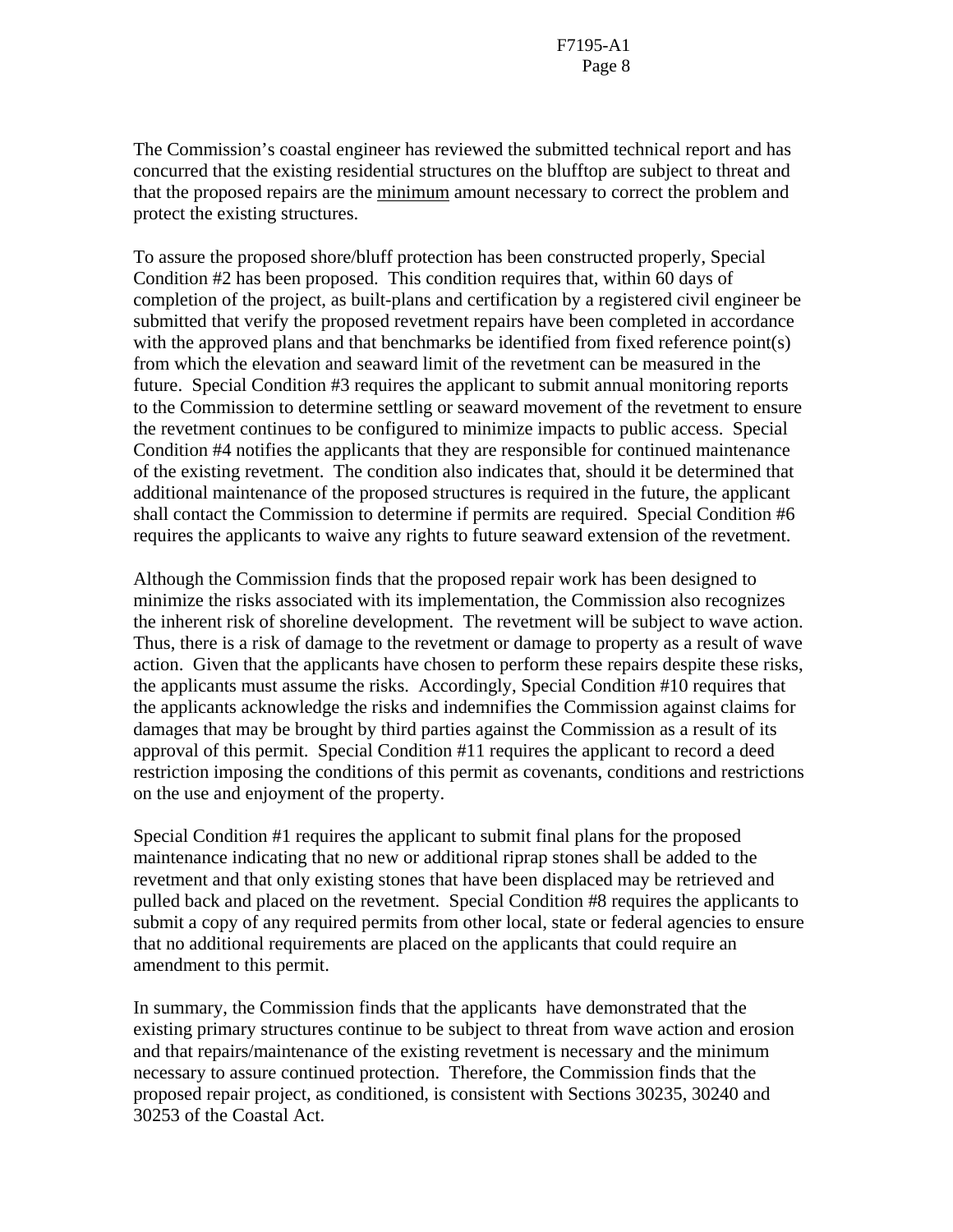**3. Public Access.** The proposed project to repair and maintain an existing riprap revetment will occur on the public beach. As such, the potential for impacts on public access exist. The following Coastal Act policies are applicable to the proposed project and state, in part:

#### **Section 30210**

 In carrying out the requirement of Section 4 of Article X of the California Constitution, maximum access, which shall be conspicuously posted, and recreational opportunities shall be provided for all the people consistent with public safety needs and the need to protect public rights, rights of private property owners, and natural resource areas from overuse.

#### **Section 30211**

Development shall not interfere with the public's right of access to the sea where acquired through use or legislative authorization, including, but not limited to, the use of dry sand and rocky coastal beaches to the first line of terrestrial vegetation.

#### **Section 30212**

(a) Public access from the nearest public roadway to the shoreline and along the coast shall be provided in new development projects except where:

(l) it is inconsistent with public safety, military security needs, or the protection of fragile coastal resources,

(2) adequate access exists nearby [...]

By the nature of riprap revetments on the beach, it is recognized that periodic maintenance will be necessary for the revetment to retain its approved form. In the case of the proposed maintenance project, the stones from previously approved riprap have rolled off the revetment and others have been moved around and repositioned by waves such that the revetment is no longer providing adequate protection for the residences. The proposed project would pull back the riprap that has migrated beyond the approved revetment footprint. Replacing the migrated riprap will remove an existing access obstruction on the beach. Special Condition #1 requires that the applicant submit as-built plans demonstrating that the revetment has been built within the boundaries of the originally approved revetment.

The proposed project is consistent with the terms and requirements of the previously approved permit. Because the project will not result in any additional encroachment on the beach beyond the previously approved footprint, the project will not adversely impact public access. However, because the project is located on the beach, construction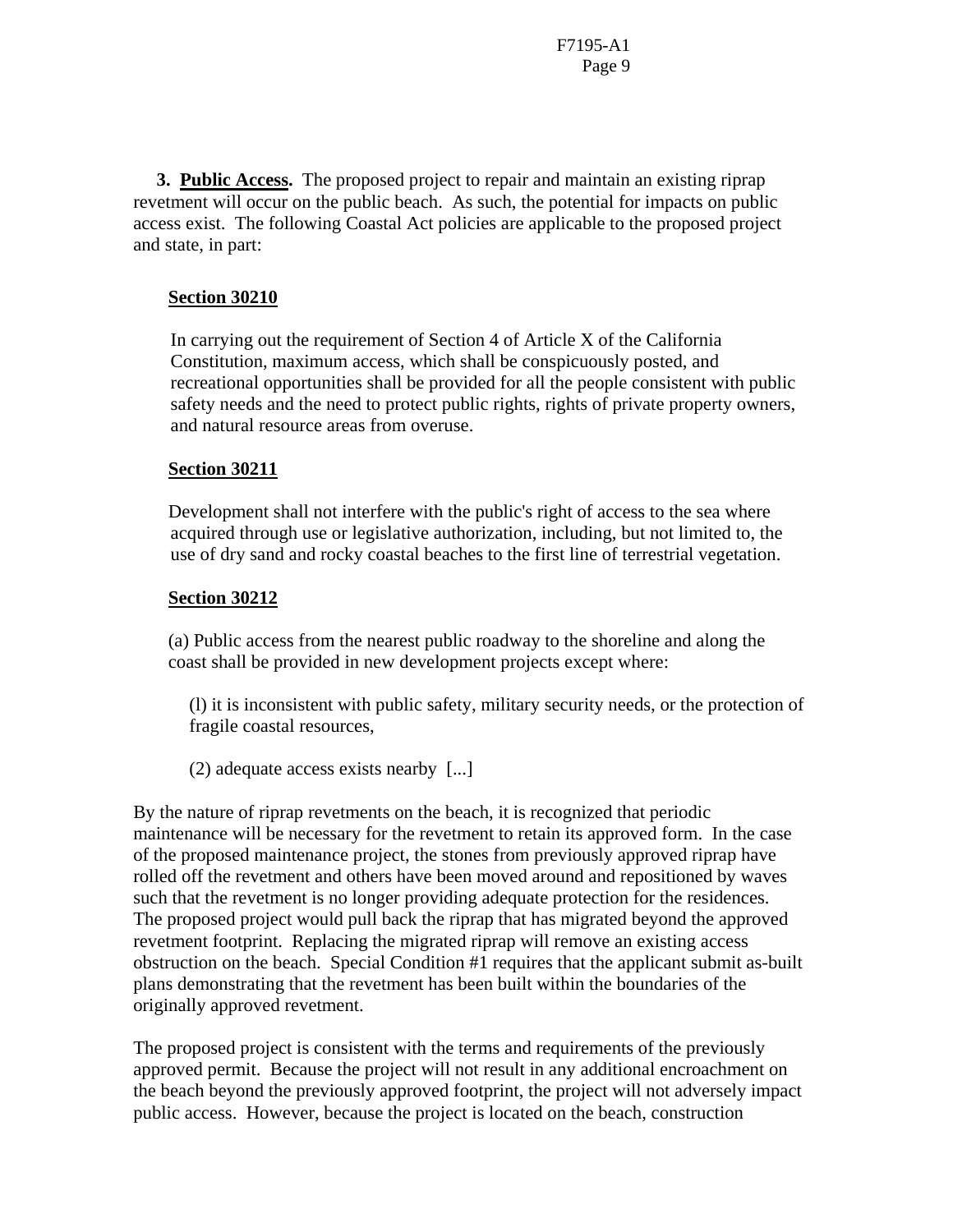activities associated with the project could potentially impact public access. The applicants have not submitted any staging and access plan that shows how they will get equipment to the site. There is no direct street access to the area where the revetment is located and the beach in this area is comprised of rock and cobble. Because there is no direct beach access or parking facilities adjacent to the site and because the proposed work will only take a couple of days, Special Condition #1 requires the applicant to submit final construction and staging plans that limit the use of any public parking areas, including on-street parking, for staging or storage of equipment overnight and that any approved staging area be restored upon completion of the project. The condition also prohibits construction on the beach during the summer months of Memorial Day to Labor Day of any year. Therefore, impacts to the public during construction of the project will be minimized to the greatest extent feasible.

In summary, the applicant is proposing to maintain the permitted shoreline protection consistent with the requirements of the original permit. The shoreline protection is required to protect existing structures and is the least environmentally damaging feasible alternative. The project will restore the revetment to its previously approved configuration and will not encroach any further seaward than the originally approved revetment, which the Commission found consistent with the Chapter 3 policies of the Coastal Act. Special Condition #7 indicates that all previously approved conditions of the original permit remain in effect. Thus, no unmitigated impacts to public access and recreation will result, consistent with the above-cited Chapter 3 policies of the Coastal Act.

 **4. Local Coastal Planning.** The subject site is zoned and designated for residential use. The proposed repairs/maintenance to the existing riprap revetment will not affect the project's continued consistency with that zone and designation. The certified La Jolla-La Jolla Shores LCP Addendum contains policies which call for the proper siting of shoreline protective devices and their visual compatibility with the surrounding area. Since the proposed repairs to the existing riprap revetment will not result in any further encroachment onto the beach and the proposed project represents repairs to a previouslyapproved shoreline protection for existing development, the proposed work is consistent with the certified La Jolla-la Jolla Shores LCP Addendum and with all applicable Chapter 3 policies of the Coastal Act. The Commission finds that project approval, as conditioned, will not prejudice the ability of the City of San Diego to continue to implement its certified LCP for the La Jolla area.

### **5. Consistency with the California Environmental Quality Act (CEQA).**

Section 13096 of the Commission's Code of Regulations requires Commission approval of Coastal Development Permits to be supported by a finding showing the permit, as conditioned, to be consistent with any applicable requirements of the California Environmental Quality Act (CEQA). Section 21080.5(d)(2)(A) of CEQA prohibits a proposed development from being approved if there are feasible alternatives or feasible mitigation measures available which would substantially lessen any significant adverse effect which the activity may have on the environment.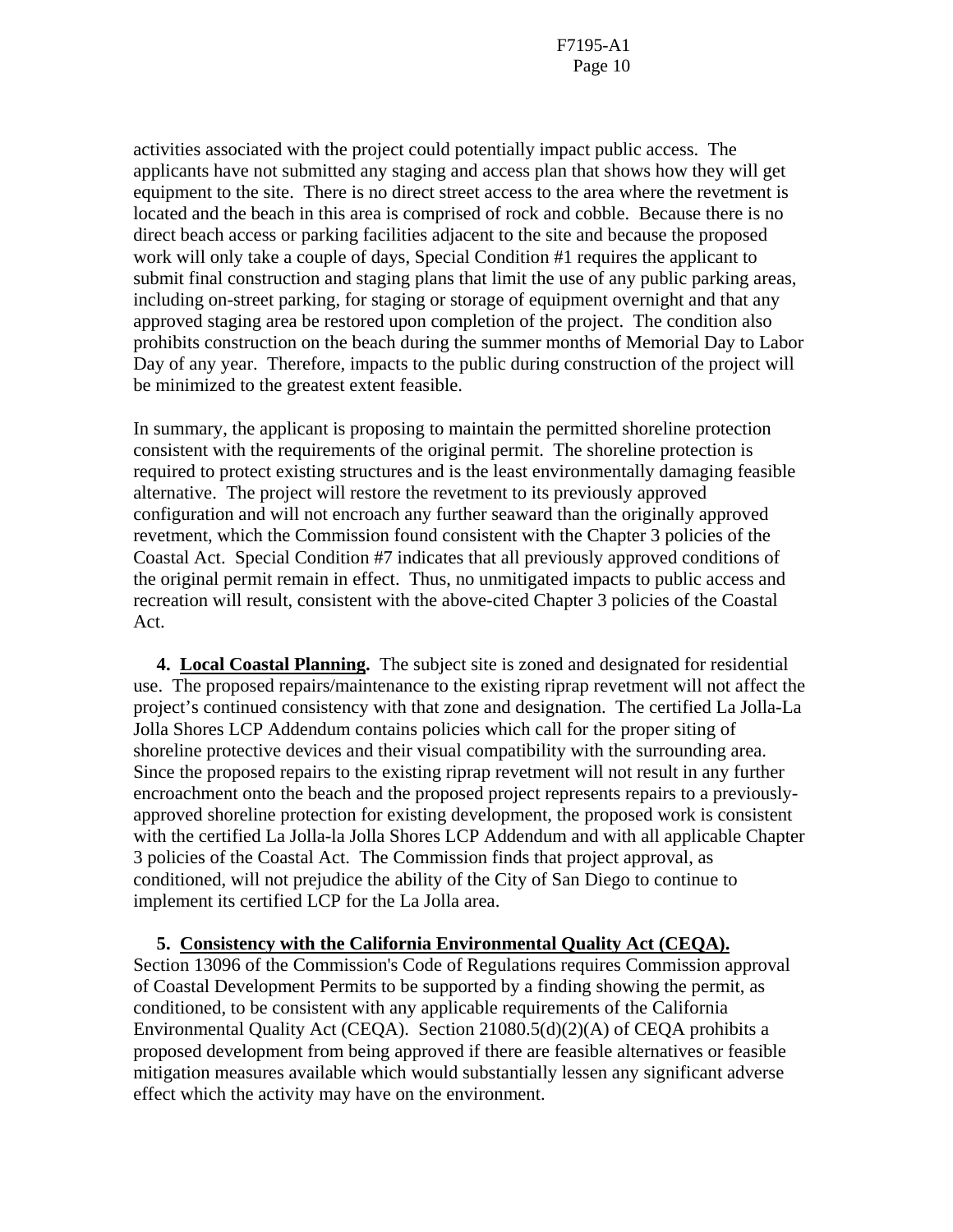The proposed project has been conditioned in order to be found consistent with the Chapter 3 policies of the Coastal Act. Mitigation measures, including conditions addressing monitoring of the revetment condition and final plans will minimize all adverse environmental impacts. As conditioned, there are no feasible alternatives or feasible mitigation measures available which would substantially lessen any significant adverse impact which the activity may have on the environment. Therefore, the Commission finds that the proposed project is the least environmentally-damaging feasible alternative and can be found consistent with the requirements of the Coastal Act to conform to CEQA.

(G:\San Diego\Reports\Amendments\1970s\F7195-A1 AB Mountain stf rpt.doc)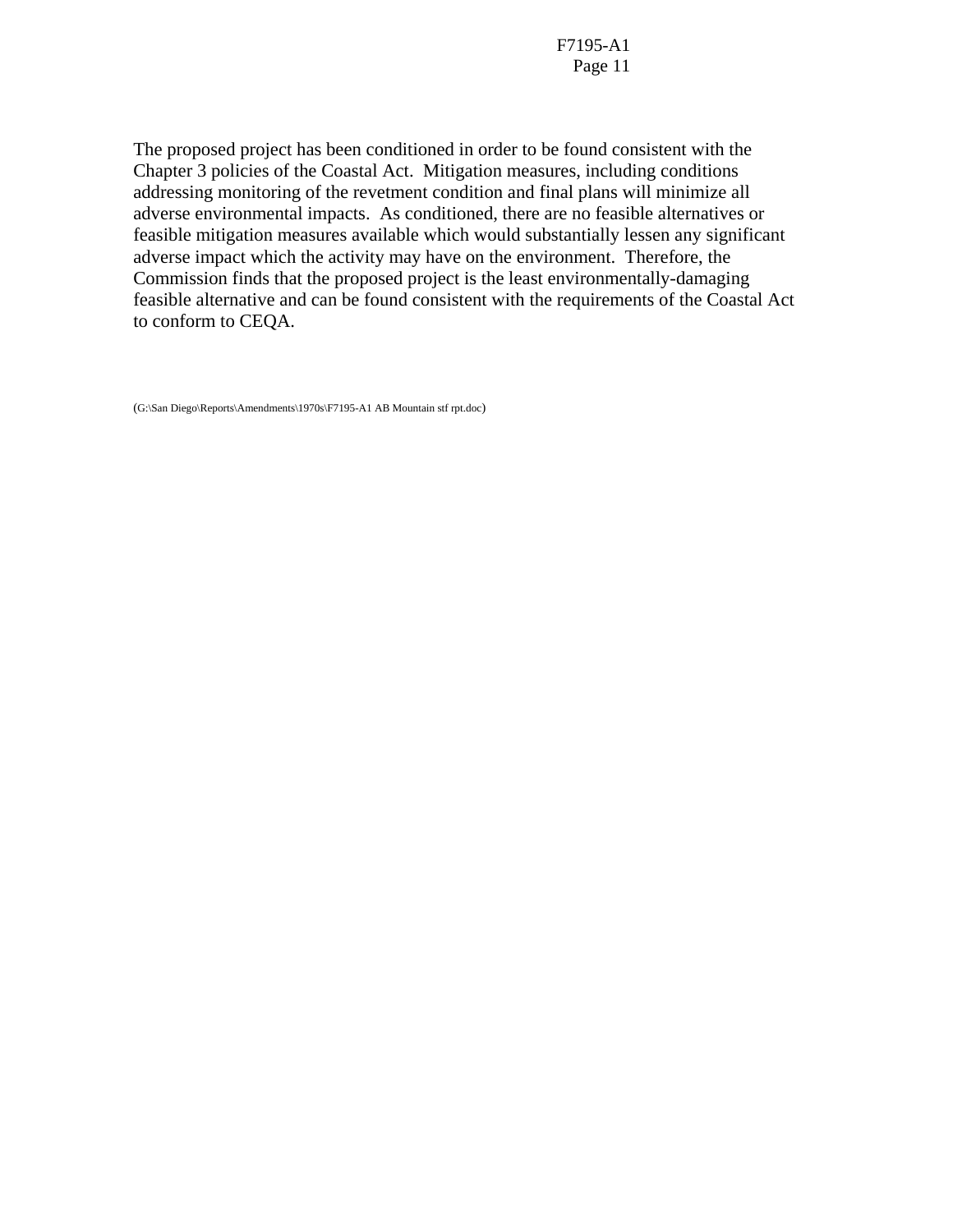